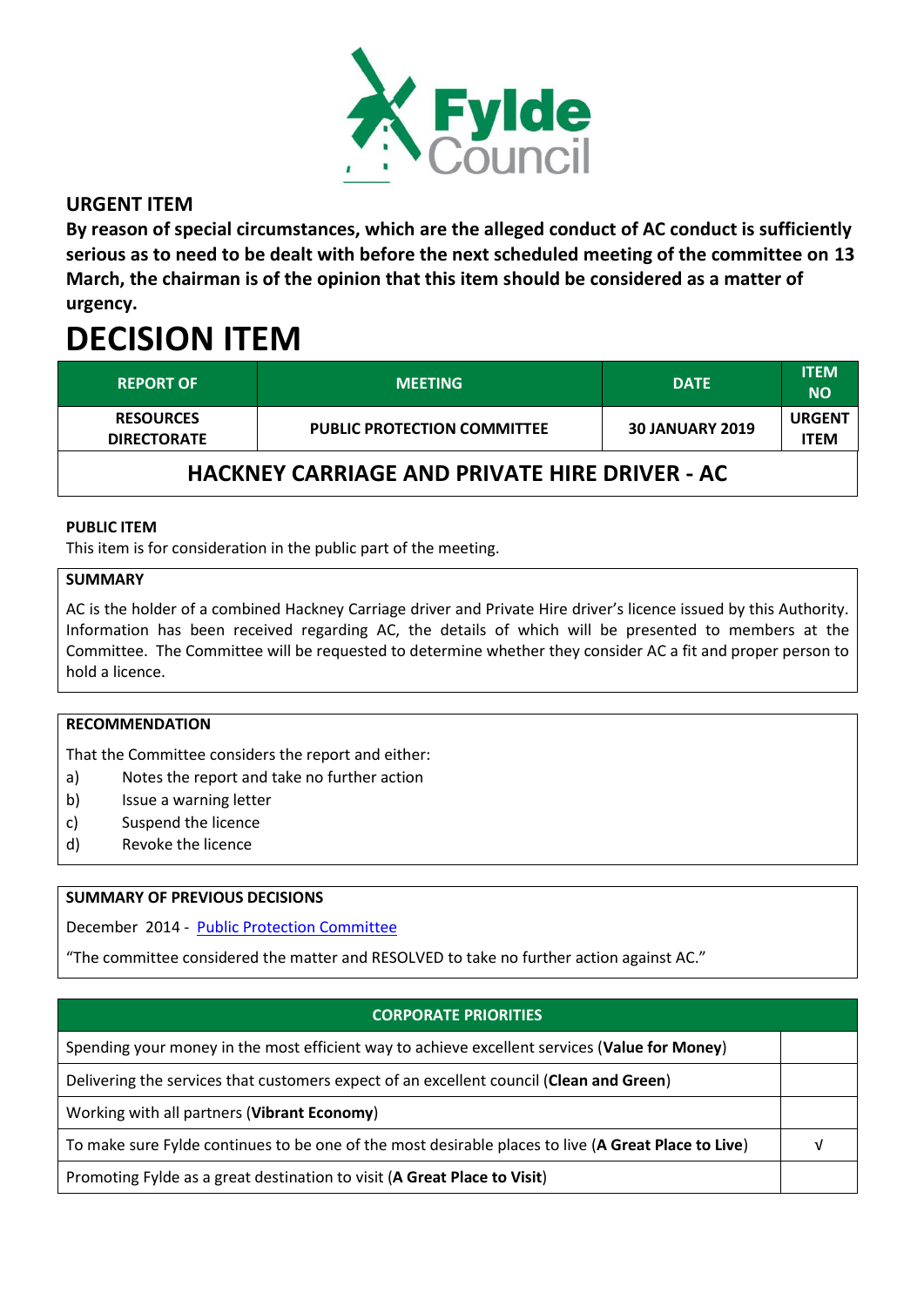#### **REPORT**

- 1. AC is a current licensed driver, holding a combined hackney carriage and private hire driver's licence which is due to expire on the 3<sup>rd</sup> May 2019.
- 2. Information has recently received regarding AC's conduct, the details of which will be provided to members at the meeting.
- 3. Section 61 of the Local Government (Miscellaneous Provisions) Act 1976 states, "a district council may suspend or revoke or … refuse to renew the licence of a driver of a Hackney Carriage or a Private Hire vehicle on any of the following grounds:
	- a) that he has since the grant of the licence:
		- i) been convicted of an offence involving dishonesty, indecency or violence
		- ii) been convicted of an offence under or has failed to comply with the provisions of the Act of 1847 or of this part of the Act; or
	- b) any other reasonable cause."
- 4. Should the Committee feel it appropriate to suspend or revoke the licence, the grounds for such decision must be given to the driver within 14 days of the decision and a driver aggrieved by the decision may appeal to the Magistrates' Court. An appeal to a decision to suspend or revoke may be made to the Magistrates Court, and commenced by notice of appeal given within the period of 21 days beginning with the day on which the appellant was notified by the licensing authority of the decision appealed against.
- 5. Furthermore, any suspension or revocation may take immediate effect in accordance with S61 (2)(b) of the Act if it appears in the interest of public safety to do so. In such an instance, a notice should be provided to the driver including a statement "that that is so and an explanation why, the suspension or revocation takes effect when the notice is given to the driver".
- 6. AC has been invited to the meeting and the Committee is therefore requested to consider the report and determine whether to:
	- a) note the report,
	- b) issue a warning letter
	- c) suspend the licence
	- d) revoke the licence

| <b>IMPLICATIONS</b>                     |                                                                                                                                                                                                                                                                                                                                                                                                                                                                                                                  |  |  |  |
|-----------------------------------------|------------------------------------------------------------------------------------------------------------------------------------------------------------------------------------------------------------------------------------------------------------------------------------------------------------------------------------------------------------------------------------------------------------------------------------------------------------------------------------------------------------------|--|--|--|
| Finance                                 | No implications arising directly from the report.                                                                                                                                                                                                                                                                                                                                                                                                                                                                |  |  |  |
| Legal                                   | The Committee should have regard to the requirements of fairness<br>and proportionality and to the European Convention on Human<br>Rights in reaching its decision.<br>Where the council has adopted a policy which applies to a particular<br>matter, it must take the policy into account when making its<br>decision. Although it is not bound to follow the policy, any decision<br>that is contrary to it should be supported and explained by clear and<br>adequate reasons for departing from the policy. |  |  |  |
| <b>Community Safety</b>                 | No implications arising directly from the report.                                                                                                                                                                                                                                                                                                                                                                                                                                                                |  |  |  |
| Human Rights and Equalities             | No implications arising directly from the report.                                                                                                                                                                                                                                                                                                                                                                                                                                                                |  |  |  |
| Sustainability and Environmental Impact | No implications arising directly from the report.                                                                                                                                                                                                                                                                                                                                                                                                                                                                |  |  |  |
| Health & Safety and Risk Management     | No implications arising directly from the report.                                                                                                                                                                                                                                                                                                                                                                                                                                                                |  |  |  |